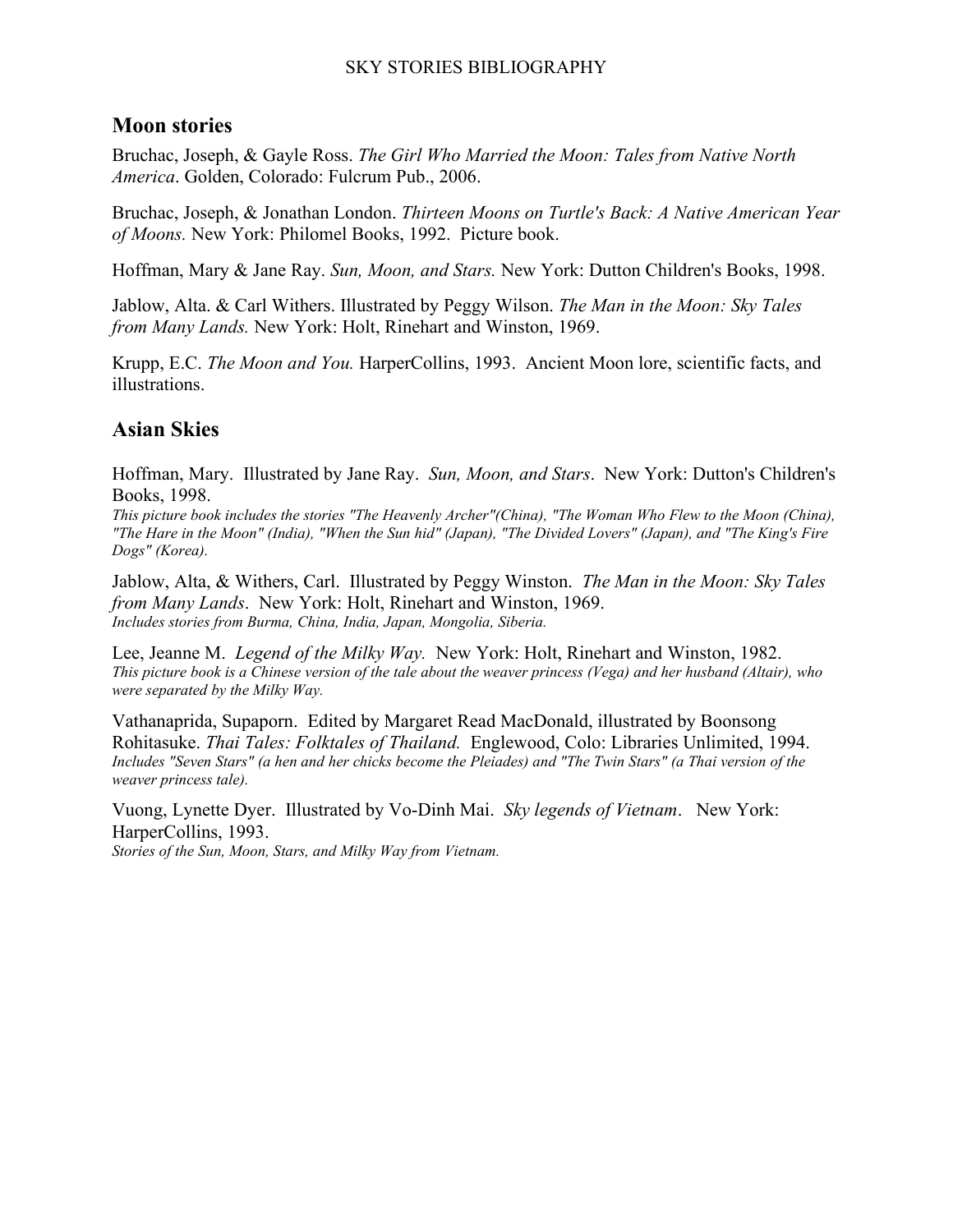#### SKY STORIES BIBLIOGRAPHY

## **African Skies**

Jablow, Alta, & Withers, Carl. *The Man in the Moon: Sky Tales from Many Lands*. New York: Holt, Rinehart and Winston, 1969.

*Includes stories from Algeria, Kenya, Nigeria, South Africa.* 

National Maritime Museum, Royal Observatory, Greenwich <http://www.nmm.ac.uk/explore/astronomy-and-time/astronomy-facts/stars/south-african-star-myths> *South African star myths*

Aardema, Verna. Ilustrated by Lisa Desimini. *Anansi Does the Impossible: An Ashanti Tale.* New York: Simon & Schuster, 1997.

*Summary: Anansi and his wife Aso outsmart the Sky God and win back the beloved folktales of their people.* 

Gerson, Mary-Jane, pictures by Carla Golembe. *Why the Sky is Far Away: a Nigerian Folktale.*  Boston: Little, Brown and Company, 1992.

*Summary: The sky was once so close to the Earth that people cut parts of it to eat, but their waste and greed caused the sky to move far away.*

Hoffman, Mary. Illustrated by Jane Ray. *Sun, Moon, and Stars*. New York: Dutton Children's Books, 1998.

*Includes "Anancy and the Flipflap Bird" (story from West Africa of how the Moon came to be in the sky)*

Maddern, Eric. Illustrated by Frané Lessac. *The Fire Children: A West African Creation Tale.*  New York: Dial Books for Young Readers, 1993.

*A re-telling of a tale about the creation of the world and all its different peoples of many different colors.*

Mollel, Tololwa M. Illustrated by Morin, Paul. *The Orphan Boy: A Maasai Story*. New York: Clarion Books, 1990.

*Summary: Though delighted that an orphan boy has come into his life, an old man becomes insatiably curious about the boy's mysterious powers. (A story of Venus as a morning/evening "star")* 

*Nelson Mandela's Favorite African Folktales*. New York: W.W. North & Co., 2007. *Includes "The Message" (about moon phases).*

Riordan, James. Illustrated by Jenny Stow. *The Coming of Night: A Yoruba Tale from West Africa.* London: Frances Lincoln, 1999.

*Summary: When the daughter of the river goddess Yemoya goes to the Land of Shining Day to marry a handsome earth chief, her longing for the cool darkness of her former home causes Night to be brought to the world.*

Washington, Donna L. Illustrated by James Ransome. *A Pride of African Tales.* New York: HarperCollinsPublishers, 2004.

*Stories from Ghana, Nigeria, Cameroon, Congo, Democratic Republic of the Congo. Includes "The Boy Who Wanted the Moon."*